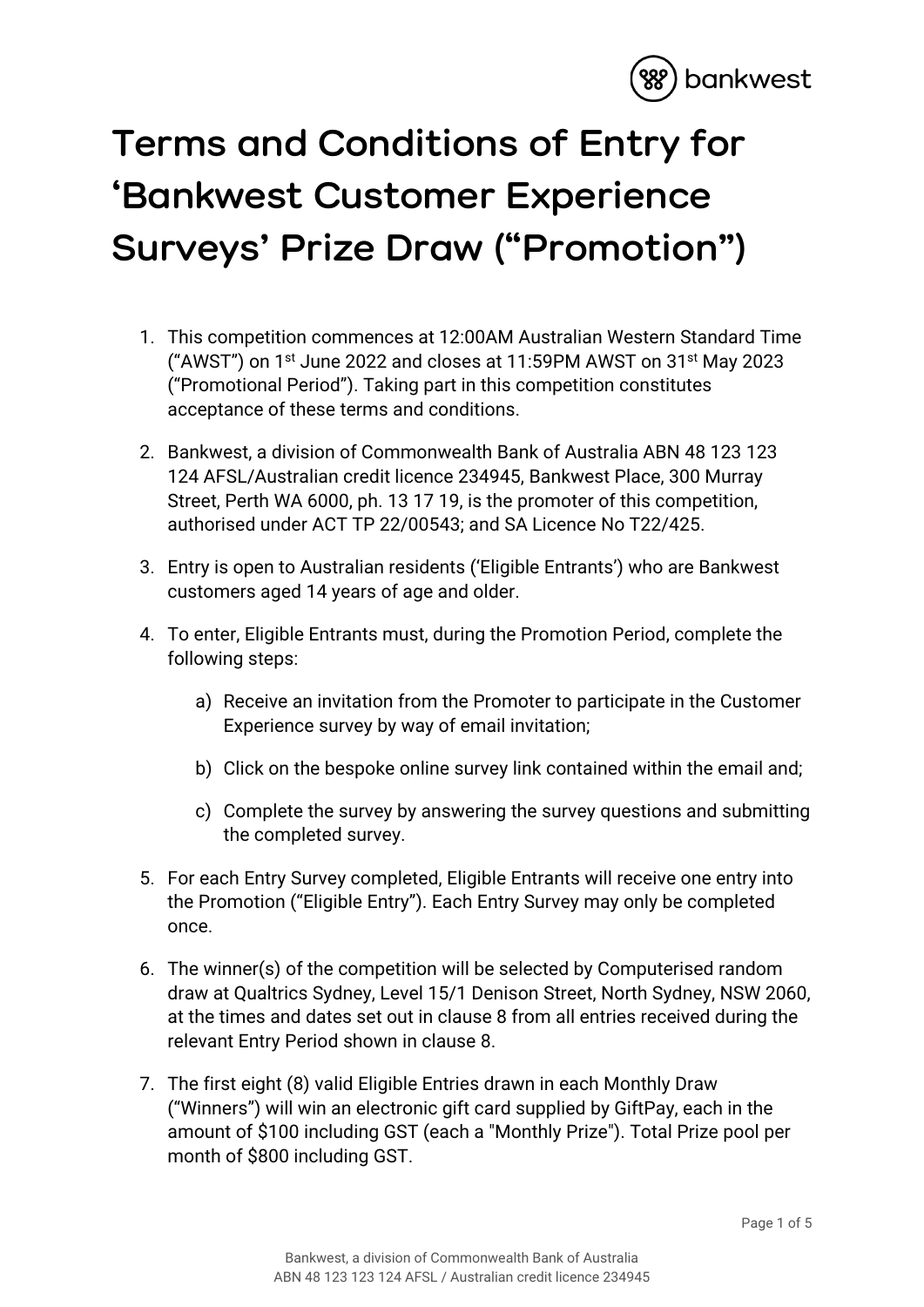

8. Monthly Prize Draw Schedule are as follows (all times are AWST unless otherwise specified):

| <b>Month</b>            | <b>Entry Period (AWST)</b>           | Draw date and time (AWST) | <b>Notification date</b> |
|-------------------------|--------------------------------------|---------------------------|--------------------------|
| 1                       | 12:00am 01/06/22 to 11:59pm 30/06/22 | 01/07/22 at 11.30am       | 05/07/22                 |
| $\mathbf{2}$            | 12:00am 01/07/22 to 11:59pm 31/07/22 | 01/08/22 at 11.30am       | 03/08/22                 |
| $\overline{\mathbf{3}}$ | 12:00am 01/08/22 to 11:59pm 31/08/22 | 01/09/22 at 11.30am       | 05/09/22                 |
| $\overline{\mathbf{4}}$ | 12:00am 01/09/22 to 11:59pm 30/09/22 | 04/10/22 at 11.30am       | 06/10/22                 |
| 5                       | 12:00am 01/10/22 to 11:59pm 31/10/22 | 01/11/22 at 11.30am       | 03/11/22                 |
| 6                       | 12:00am 01/11/22 to 11:59pm 30/11/22 | 01/12/22 at 11.30am       | 05/12/22                 |
| $\overline{7}$          | 12:00am 01/12/22 to 11:59pm 31/12/22 | 09/01/23 at 11.30am       | 11/01/23                 |
| 8                       | 12:00am 01/01/23 to 11:59pm 31/01/23 | 01/02/23 at 11.30am       | 03/02/23                 |
| 9                       | 12:00am 01/02/23 to 11:59pm 28/02/23 | 01/03/23 at 11.30am       | 03/03/23                 |
| 10                      | 12:00am 01/03/23 to 11:59pm 31/03/23 | 03/04/23 at 11.30am       | 05/04/23                 |
| 11                      | 12:00am 01/04/23 to 11:59pm 30/04/23 | 01/05/23 at 11.30am       | 03/05/23                 |
| 12                      | 12:00am 01/05/23 to 11:59pm 31/05/23 | 01/06/23 at 11.30am       | 06/06/23                 |

- 9. The Monthly Prize Winners will be notified by email from Bankwest 2 working days after the Draw Date. The winner(s) details will also be published online at [www.bankwest.com.au](http://www.bankwest.com.au/) on the notification dates specified in the table above.
- 10.Winners are to claim their prize in the manner set out in the email informing them that they have won.
- 11.There are 96 prizes(s) of Giftpay Electronic Gift Cards to be won, valued at \$100 (including GST) each. Prizes are not transferable or redeemable for cash. The total prize pool value is \$9,600 (including GST).
	- a) Conditions and exclusions apply to the GiftPay electronic gift card. For full terms and conditions, visit <https://www.giftpay.com/egift/info.aspx> or email [support@giftpay.com](mailto:support@giftpay.com)
	- b) Winners can choose from a select range of electronic gift cards offered by GiftPay, subject to demand and availability.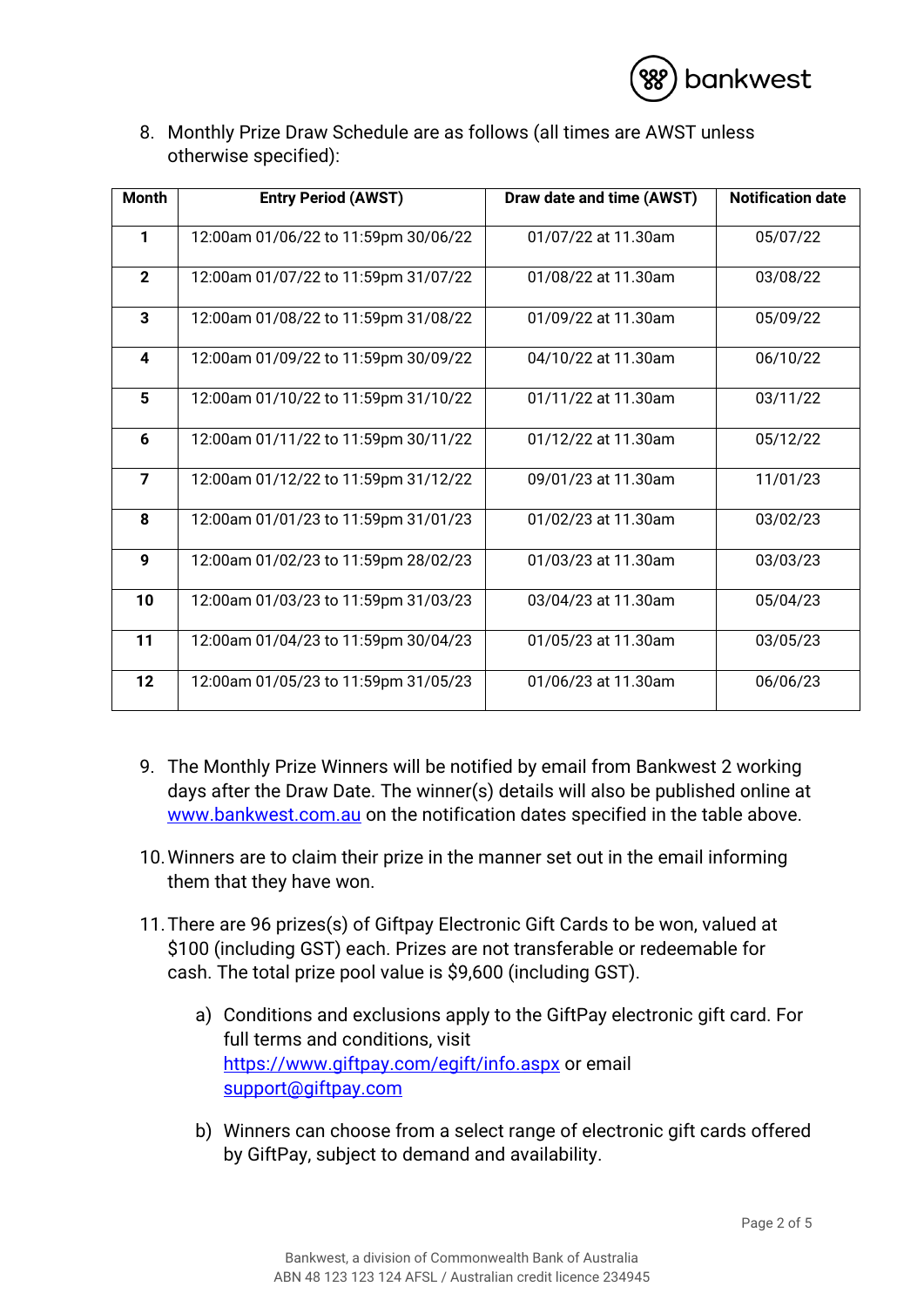

- 12.If any prize remains unclaimed after 3 months of the draw, the Promoter will conduct an unclaimed prize draw in the same manner and place as the original draw, subject to any directions from the Office of Liquor, Gaming and Racing NSW), or given under The Lotteries Act 1964 (ACT), or given under The Lotteries Regulations 2021 (SA). The Redraw Prize Winners will be notified by email from Bankwest 2 working days after the Draw Date. The winner(s) details will also be published online at bankwest.com.au on the notification dates specified in the table below.
- 13.The Prize Redraw Schedule is as follow (all times are AWST unless otherwise specified):

| <b>Month</b>            | <b>Entry Period (AWST)</b>           | <b>Redraw Date &amp; Time (AWST)</b> | <b>Redraw</b><br><b>Notification Date</b> |
|-------------------------|--------------------------------------|--------------------------------------|-------------------------------------------|
| 1                       | 12:00am 01/06/22 to 11:59pm 30/06/22 | 04/10/22 at 11.30am                  | 06/10/22                                  |
| $\overline{2}$          | 12:00am 01/07/22 to 11:59pm 31/07/22 | 01/11/22 at 11.30am                  | 03/11/22                                  |
| $\overline{\mathbf{3}}$ | 12:00am 01/08/22 to 11:59pm 31/08/22 | 01/12/22 at 11.30am                  | 05/12/22                                  |
| $\overline{\mathbf{4}}$ | 12:00am 01/09/22 to 11:59pm 30/09/22 | 09/01/23 at 11.30am                  | 11/01/23                                  |
| 5                       | 12:00am 01/10/22 to 11:59pm 31/10/22 | 01/02/23 at 11.30am                  | 03/02/23                                  |
| $6\phantom{1}$          | 12:00am 01/11/22 to 11:59pm 30/11/22 | 01/03/23 at 11.30am                  | 03/03/23                                  |
| $\overline{7}$          | 12:00am 01/12/22 to 11:59pm 31/12/22 | 03/04/23 at 11.30am                  | 05/04/23                                  |
| 8                       | 12:00am 01/01/23 to 11:59pm 31/01/23 | 01/05/23 at 11.30am                  | 03/05/23                                  |
| 9                       | 12:00am 01/02/23 to 11:59pm 28/02/23 | 01/06/23 at 11.30am                  | 06/06/23                                  |
| 10                      | 12:00am 01/03/23 to 11:59pm 31/03/23 | 03/07/23 at 11.30am                  | 05/07/23                                  |
| 11                      | 12:00am 01/04/23 to 11:59pm 30/04/23 | 01/08/23 at 11.30am                  | 03/08/23                                  |
| 12                      | 12:00am 01/05/23 to 11:59pm 31/05/23 | 01/09/23 at 11.30am                  | 05/09/23                                  |

- 14.As a condition of claiming the Prize each Winner consents, or the Winner'(s) parents(s) or guardians(s) consent, to the Promoter using their name, likeness, image and/or voice (including photograph, film and/or recording of the same) in media for an unlimited period of time without remuneration for the purpose of promoting this Competitions (including an outcome), the Promoter and or products/services supplied by the Promoter.
- 15.Bankwest accepts no responsibility for loss or damage to prizes in transit.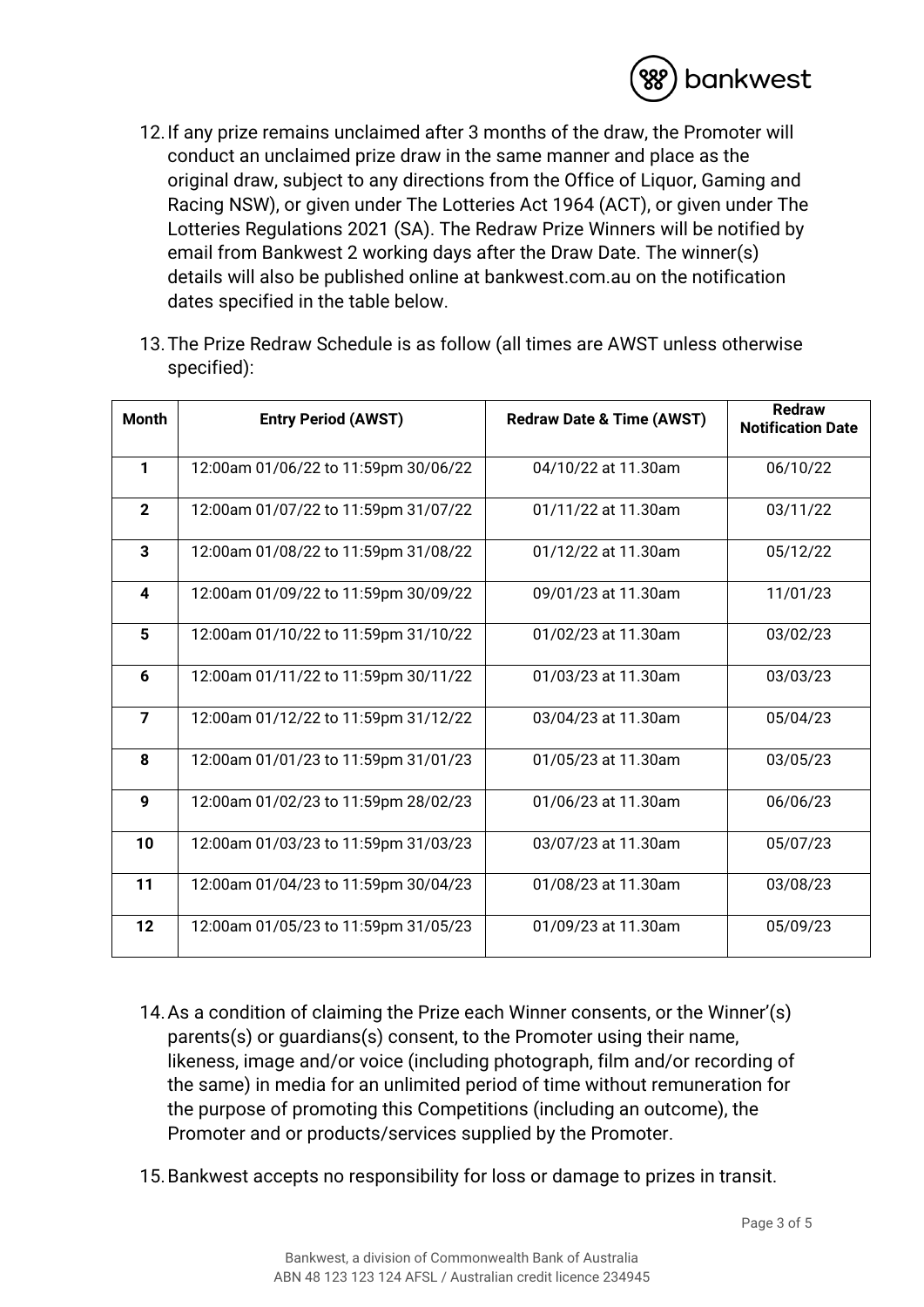

- 16.No correspondence will be entered into. The Promoter's decision is final.
- 17.To the extent permitted by law, the Promoter and its related entities and their respective directors, officers, employees and agents will not be liable for any personal injury, loss or damage, whatsoever which is suffered or sustained (including, but not limited to) indirect or consequential, financial or other loss) to or by an Entrant or Winner.
- 18.Winners of the Prize accept the Prize 'as is' and acknowledge that the Promoter accepts no responsibility for any tax implications that may arise from their Prize. Beneficiaries of the Prize should seek advice from the Australian Tax Office or their own taxation adviser or independent financial adviser.
- 19.The Promoter reserves the right, at any time, in its sole discretion, to verify the validity of entries and Entrants including an Entrant's identity, age, place of residence and reserves the right, in its sole discretion, to disqualify any Entrant whom the Promoter has reason to believe has breached any of these terms, tampered with the entry process or engaged in any unlawful or other improper misconduct calculated to jeopardise fair and proper conduct of the Promotion. The Promoter's legal rights to recover damages or other compensation from such an offender are reserved.
- 20.If for any reason this Promotion is not capable of running as planned (including, but not limited to infection by computer virus, bugs, unauthorised intervention, fraud, technical failures or any other causes beyond the control of the Promoter which corrupt or affect the administration, security, fairness, integrity or proper conduct of this Promotion), the Promoter may, subject to the approval of all relevant regulatory authorities, take any action that may be available including cancelling, terminating, modifying or suspending the Promotion.
- 21.Failure by the Promoter to enforce any of its rights at any stage does not constitute a waiver of those rights.
- 22.Nothing in these terms limits, excludes or modifies or purports to limit, exclude or modify the statutory consumer guarantees as provided under the Competition and Consumer Act (Cth), as well as any other implied warranties under the ASIC Act (Cth) or similar consumer protection laws in the states and territories of Australia (Non-Excludable Guarantees).
- 23.Except for any liability that cannot by law be excluded, including the Non-Excludable Guarantees, the Promoter and its related entities (including its respective directors, officers, employees and agents) are not responsible for and exclude all liability (including negligence), for any personal injury; or any